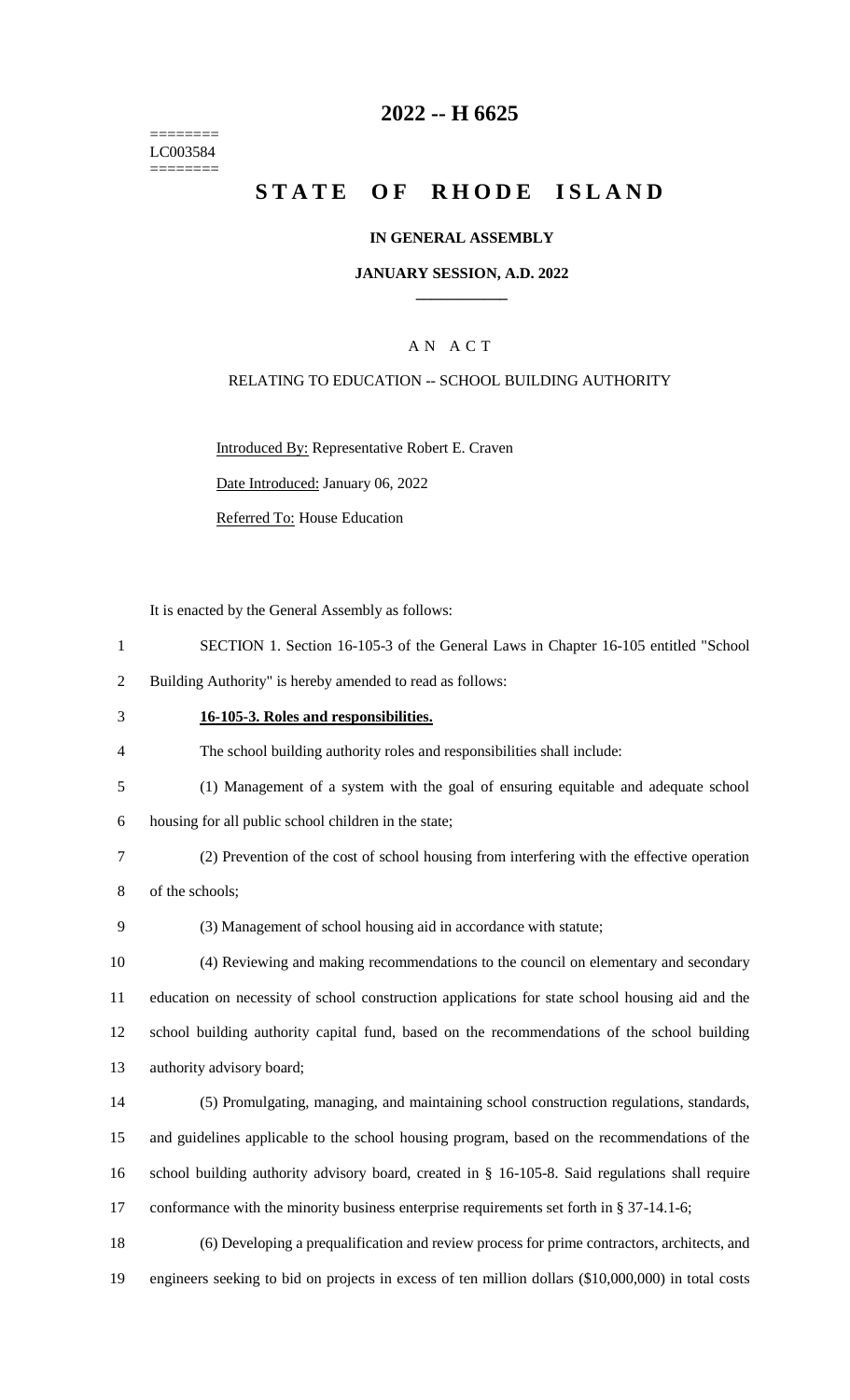subject to inflation. Notwithstanding any general laws to the contrary, a prequalification shall be valid for a maximum of two (2) years from the date of issuance. Factors to be considered by the school building authority in granting a prequalification to prime contractors shall include, but not be limited to, the contractor's history of completing complex projects on time and on budget, track record of compliance with applicable environmental and safety regulations, evidence that completed prior projects prioritized the facility's future maintainability, and compliance with applicable requirements for the use of women and minority owned subcontractors;

 (i) At least annually, a list of prequalified contractors, architects, and engineers shall be publicly posted with all other program information;

 (7) Providing technical assistance and guidance to school districts on the necessity of 11 school construction application process;

 (8) Providing technical advice and assistance, training, and education to cities, towns, and/or local education agencies and to general contractors, subcontractors, construction or project managers, designers and others in planning, maintenance, and establishment of school facility space;

 (9) Developing a project priority system, based on the recommendations of the school building authority advisory board, in accordance with school construction regulations for the school building authority capital fund, subject to review and, if necessary, to be revised on intervals not to exceed five (5) years. Project priorities shall include, but not be limited to, the following order of priorities:

 (i) Projects to replace or renovate a building that is structurally unsound or otherwise in a 22 condition seriously jeopardizing the health and safety of school children where no alternative exists; (ii) Projects needed to prevent loss of accreditation;

 (iii) Projects needed for the replacement, renovation, or modernization of the HVAC system in any schoolhouse to increase energy conservation and decrease energy-related costs in said schoolhouse;

 (iv) Projects needed to replace or add to obsolete buildings in order to provide for a full range of programs consistent with state and approved local requirements; and

(v) Projects needed to comply with mandatory, instructional programs;

(10) Maintaining a current list of requested school projects and the priority given them;

 (11) Collecting and maintaining readily available data on all the public school facilities in the state;

 (12) Collecting, maintaining, and making publicly available quarterly progress reports of all ongoing school construction projects that shall include, at a minimum, the costs of the project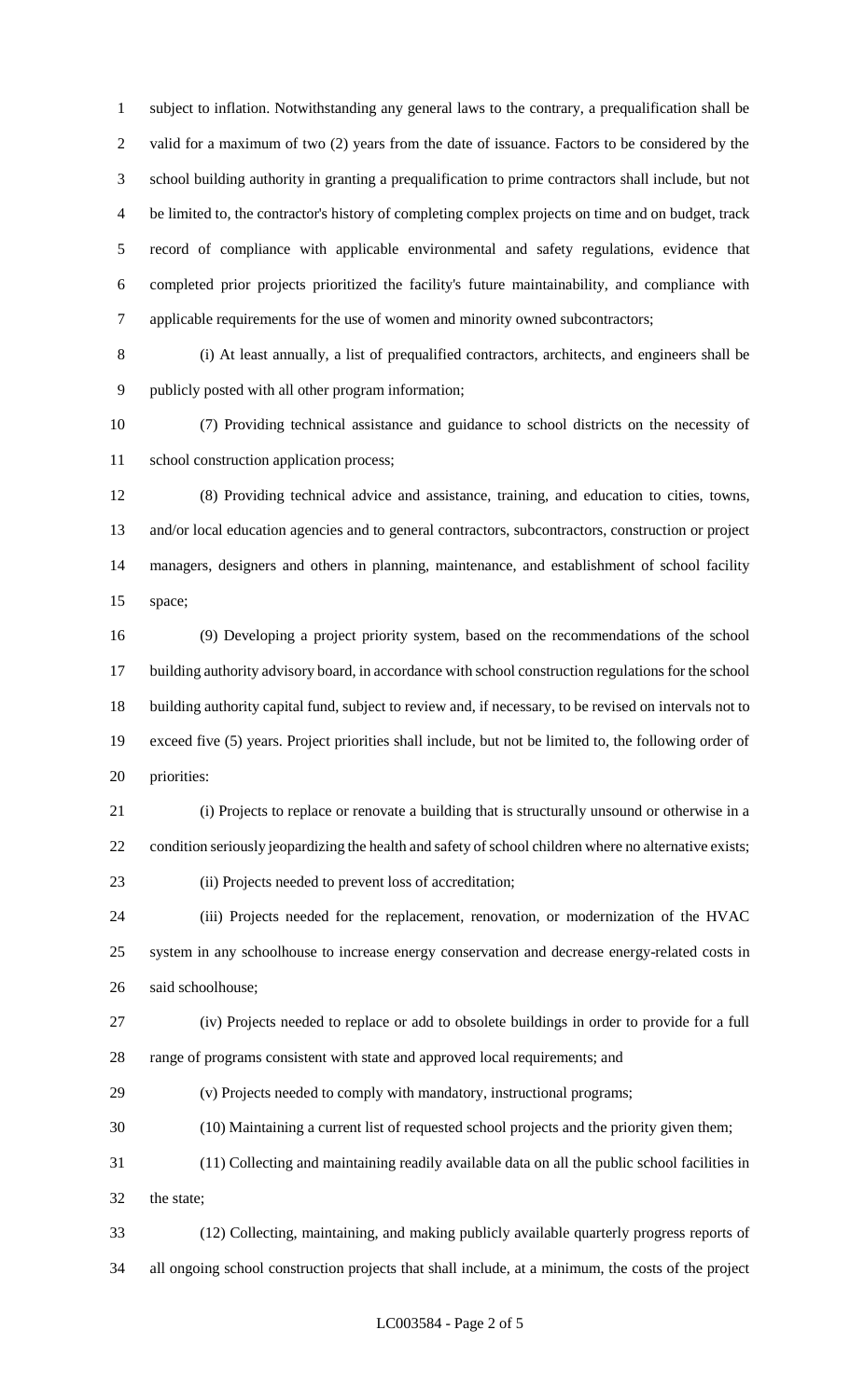- and the time schedule of the project;
- (13) Recommending policies and procedures designed to reduce borrowing for school construction programs at both state and local levels;
- (14) At least every five (5) years, conducting a needs survey to ascertain the capital construction, reconstruction, maintenance, and other capital needs for schools in each district of the state, including public charter schools;
- (15) Developing a formal enrollment projection model or using projection models already available;
- (16) Encouraging local education agencies to investigate opportunities for the maximum utilization of space in and around the district;
- (17) Collecting and maintaining a clearinghouse of prototypical school plans that may be consulted by eligible applicants;
- (18) Retaining the services of consultants, as necessary, to effectuate the roles and responsibilities listed within this section;
- (19) No district shall receive a combined total of more than twenty (20) incentive percentage points for projects that commence construction by December 30, 2023, and five (5) incentive points for projects that commence construction thereafter; provided further, these caps 18 shall be in addition to amounts received under  $\S\S 16-7-40(a)(1)$  and  $16-7-40(a)(2)$ . Furthermore, a district's share shall not be decreased by more than half of its regular share irrespective of the number of incentive points received, nor shall a district's state share increase by more than half of 21 its regular share, including amounts received under §§ 16-7-40(a)(1) and 16-7-40(a)(2), irrespective of the number of incentive points received. Notwithstanding any provision of the general laws to the contrary, the reimbursement or aid received under this chapter or chapter 38.2 of title 45 shall not exceed one hundred percent (100%) of the sum of the total project costs plus interest costs. If a two hundred and fifty million dollar (\$250,000,000) general obligation bond is approved on the November 2018 ballot, projects approved between May 1, 2015, and January 1, 2018, are eligible to receive incentive points (above and beyond what the project was awarded at the time of approval) pursuant to § 16-7-39 and § 16-7-40. Provided, however, any project approved during this time period with a project cost in excess of one million five hundred thousand dollars (\$1,500,000), which does not include an owner's program manager and a commissioning agent, shall only be eligible to receive five (5) incentive points. Incentive points awarded pursuant to the provisions of this subsection shall only be applied to reimbursements occurring on or after July 1, 2018. Any project approved between May 1, 2015, and January 1, 2018, that is withdrawn and/or resubmitted 34 for approval shall not be eligible for any incentive points. Projects approved after July 1, 2022, that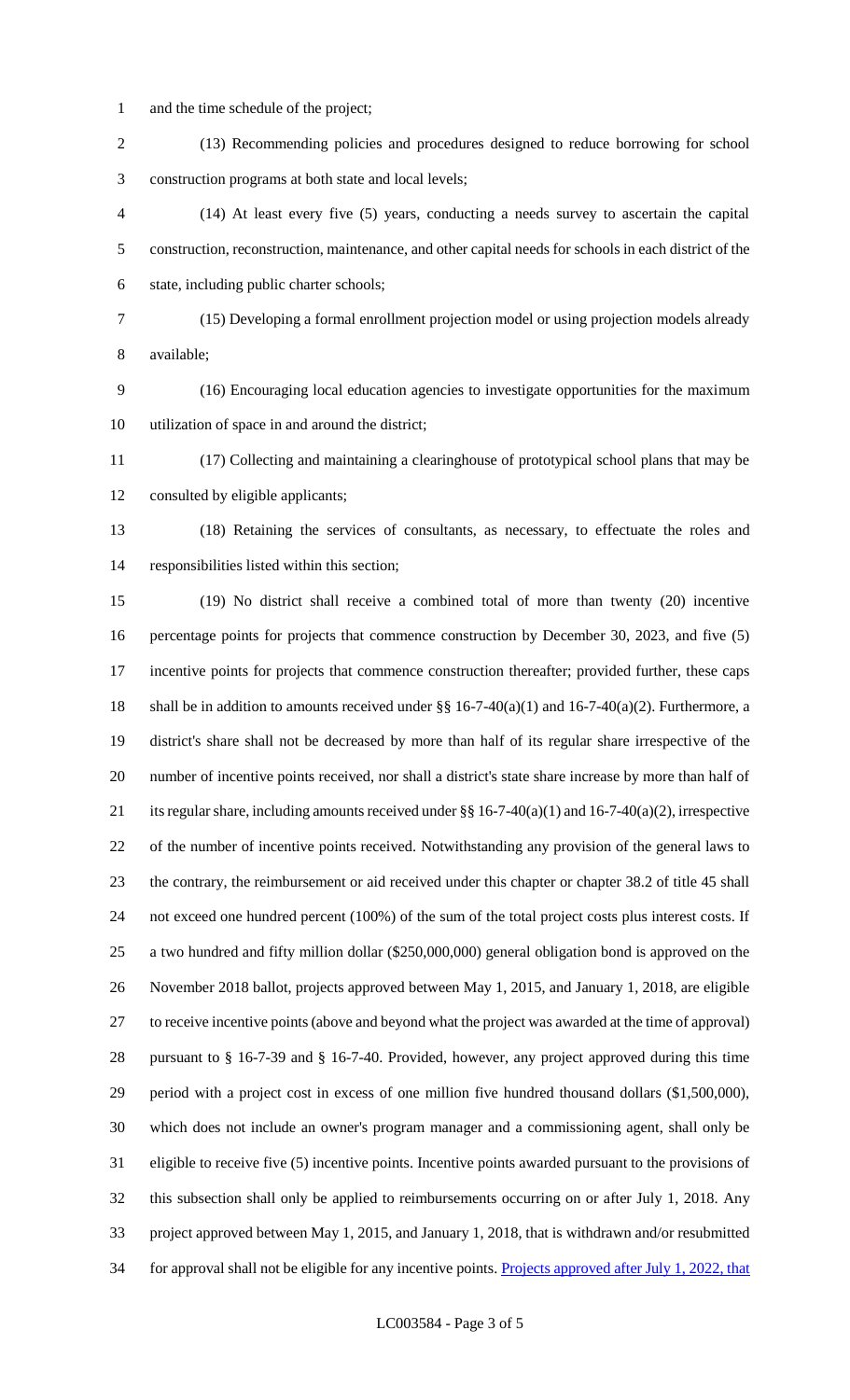- 1 do not award or utilize at least fifty-one percent (51%) of a project's architectural services and one
- 2 hundred percent (100%) of project educational design services to a Rhode Island based architectural
- 3 firm shall only be eligible to receive five (5) incentive points.
- 4 (20) For purposes of this section, a "Rhode Island based architectural firm" means:
- 5 (i) A business with a principal place of business or headquarters located within the state;
- 6 (ii) A business in which a minimum of fifty-one percent (51%) of its employees reside
- 7 within the state; and
- 8 (iii) In the case of a corporation or limited liability company, is registered with the secretary
- 9 of state as a domestic corporation or limited liability company for at least the previous five (5)
- 10 consecutive years.
- 11 SECTION 2. This act shall take effect on July 1, 2022.

#### ======== LC003584 ========